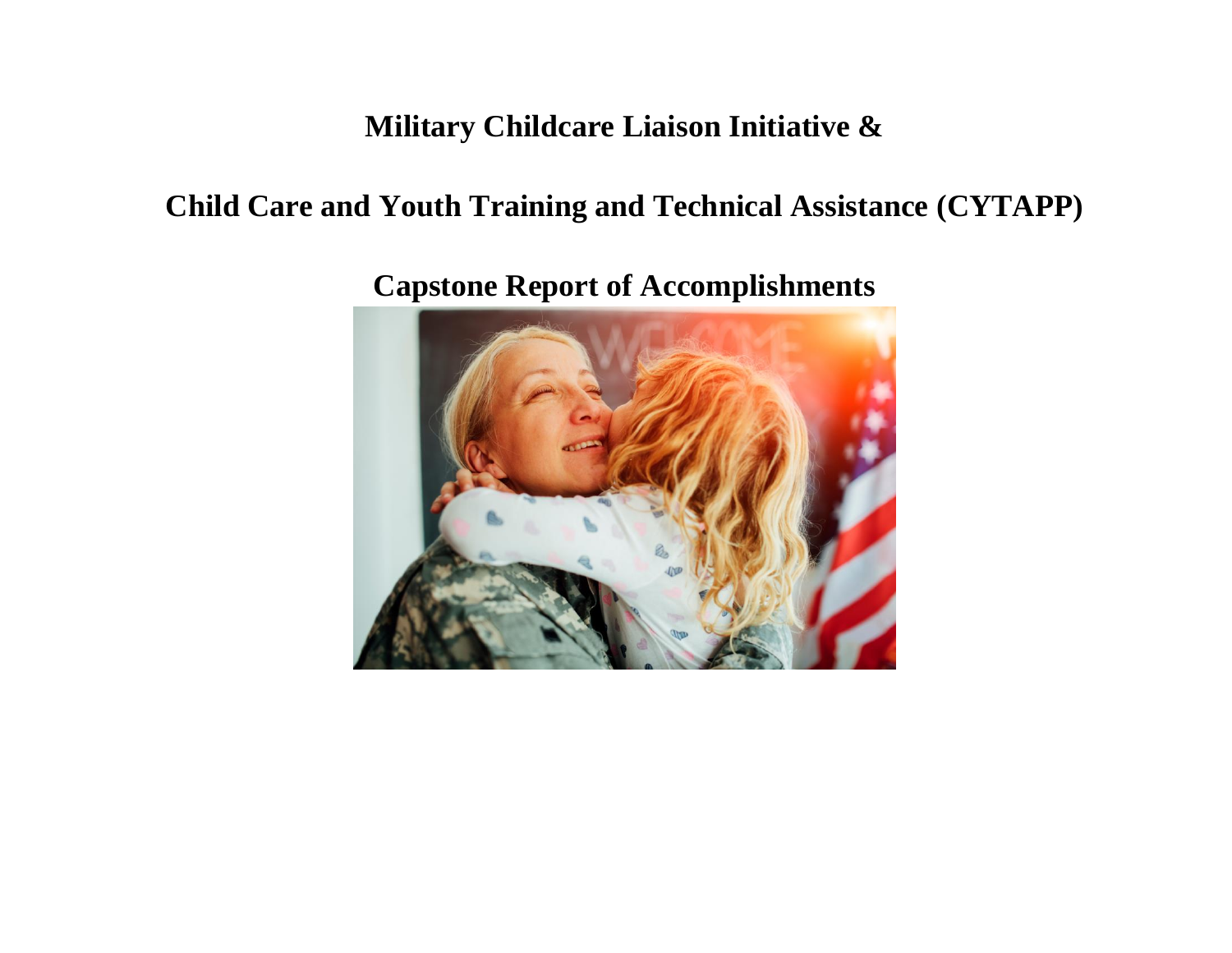*Childcare & Youth Training and Technical Assistance Project (CYTTAP) and Military Childcare Liaison Initiative (MCCL)'s*

| <b>Outcomes</b>                                       | <b>Definition</b>                                                                       | <b>CYTTAP and MCCLI Successes</b>                                                                                                                                                                                                                                                                                                                                                                                                                                                                                                                                                                                                                                                                                                                                                                                                                                                                                                                                                                                                                                                                                                                                                                                                                                                                                                                                                                                                                                                                                                                                                                                                                                                                                                                                                                                                                                                                                                                                       |
|-------------------------------------------------------|-----------------------------------------------------------------------------------------|-------------------------------------------------------------------------------------------------------------------------------------------------------------------------------------------------------------------------------------------------------------------------------------------------------------------------------------------------------------------------------------------------------------------------------------------------------------------------------------------------------------------------------------------------------------------------------------------------------------------------------------------------------------------------------------------------------------------------------------------------------------------------------------------------------------------------------------------------------------------------------------------------------------------------------------------------------------------------------------------------------------------------------------------------------------------------------------------------------------------------------------------------------------------------------------------------------------------------------------------------------------------------------------------------------------------------------------------------------------------------------------------------------------------------------------------------------------------------------------------------------------------------------------------------------------------------------------------------------------------------------------------------------------------------------------------------------------------------------------------------------------------------------------------------------------------------------------------------------------------------------------------------------------------------------------------------------------------------|
| <b>Influencing State</b><br><b>Policy/Legislation</b> | Developing strategies to<br>change state laws and<br>policies to influence<br>outcomes. | • Succeeded in getting state and local approval to accept online education as a quality training<br>method.<br>*Better Kid Care (BKC) extended its reach into the 20 CYTTAP states and became an<br>approved provider of online professional development through state licensing and/or the state<br>Quality Rating and Improvement System (QRIS). After approval in CYTTAP states, BKC<br>continued the approval process and is now approved in 43 states and the District of<br>Columbia for professional development credit including all project states.<br>* Department of Health and Human Services (HHS), Administration for Children and Families<br>(ACF) approved that states could use BKC content to meet requirements of the Child Care and<br>Development Fund (CCDF) Reauthorization Act. More than half of the project states have<br>begun using BKC online to meet the mandated training requirements.<br>• Collaborated among agencies/groups with representation across the state looking at childcare policy<br>issues. Some states worked towards revisions of regulations to improve childcare quality<br>* Some states have supported state legislative and regulatory changes to include requiring FBI<br>fingerprint background checks for licensed/regulated child care programs, creating and enhancing<br>educational standards and indicators of quality, and mandating military parent and/or personnel<br>representatives on key state level committees.<br>• Increased access to quality professional development opportunities for Early Childhood Education<br>(ECE) professionals by obtaining approval of project trainings from state Quality Rating<br>Improvement Systems (QRIS) and/or state child care licensing in 43 states. By receiving states'<br>approvals, CYTTAP is able to <b>provide sustainable quality educational experiences</b> for ECE<br>professionals to impact the quality of care for children and youth. |

*Success Outcomes*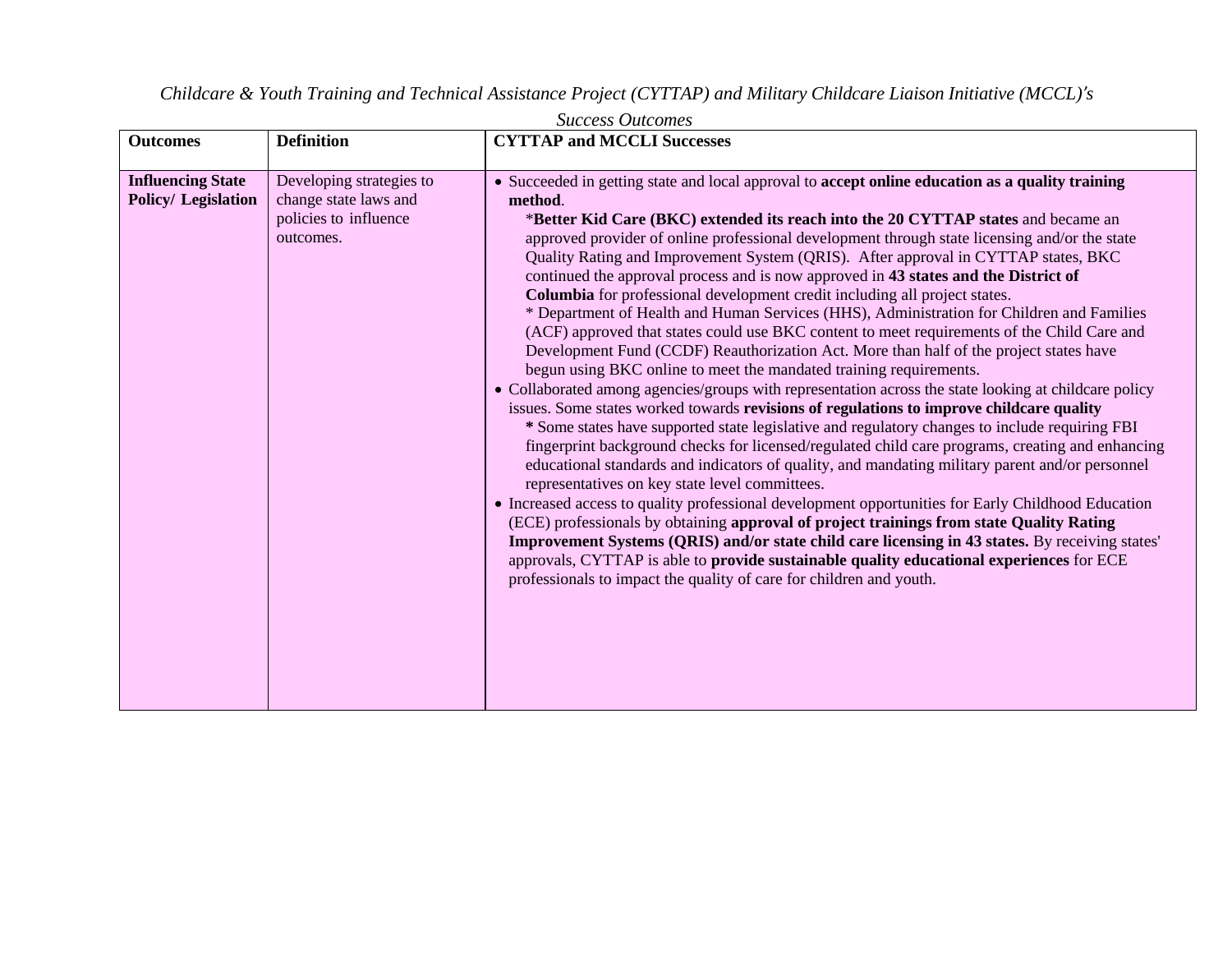| <b>Changing</b><br><b>Organizational</b><br><b>Practices</b> | Adopting regulations and<br>shaping norms within and<br>across organizations | • CYTTAP resources increased capacity and energy around childcare in Extension, and added<br>additional programs serving military families to Extension.<br>* Long-term programming and its statewide plan and focus on early childhood education was<br>launched in Extension from its partnership with CYTTAP and MCCIL.<br>• In some states Extension has completed new procedures to deliver CYTTAP trainings, such as<br>certifying trainers or going through accreditation of programs.<br>* BKC Online Child Development Associate (CDA) course is available to ECE professionals in<br>project states to obtain Early Childhood certificates required by the states<br>* As a result of MCCL and BKC collaboration with state partners, BKC developed an On Demand<br>Pre-service Orientation Training, to meet Childcare and Development Block Grant (CCDBG) health<br>and safety requirements.<br>• Extension and Child Care Resource and Referral (CCR&R) changed the way they provide education by<br>collaborating on local and state levels.                                                                                                                                                                                                                                                                                                                                                                                                                                                                                                                                                                                                                                                                                                                                                                                                                                                                                                                                                               |
|--------------------------------------------------------------|------------------------------------------------------------------------------|--------------------------------------------------------------------------------------------------------------------------------------------------------------------------------------------------------------------------------------------------------------------------------------------------------------------------------------------------------------------------------------------------------------------------------------------------------------------------------------------------------------------------------------------------------------------------------------------------------------------------------------------------------------------------------------------------------------------------------------------------------------------------------------------------------------------------------------------------------------------------------------------------------------------------------------------------------------------------------------------------------------------------------------------------------------------------------------------------------------------------------------------------------------------------------------------------------------------------------------------------------------------------------------------------------------------------------------------------------------------------------------------------------------------------------------------------------------------------------------------------------------------------------------------------------------------------------------------------------------------------------------------------------------------------------------------------------------------------------------------------------------------------------------------------------------------------------------------------------------------------------------------------------------------------------------------------------------------------------------------------------------------------|
| <b>Fostering</b><br><b>Coalitions/</b><br><b>Networks</b>    | Convening groups and<br>individuals for broader goals<br>and great impact    | • MCCLs played a critical role in <b>building coalitions/networks</b> by serving as strong facilitators and<br>being connected, and informed about childcare in the state.<br>• CYTTAP came in as a $3^{rd}$ party to <b>promote collaboration between Extension and CCR&amp;R</b> where<br>they previously competed or had little interest in working together. CYTTAP established a neutral<br>presence and message in order to effectively convene groups.<br>• State training priorities were identified through discussions with multiple agencies and serving on<br>various statewide early childhood and family programming committees.<br>*Extension and local CCR&R entities have engaged in ongoing communication with guard and<br>reserve personnel on how they can help parents access quality childcare in their respective areas.<br>*In some states, MCCLs facilitated guard and reserve personnel invitation to and active engagement<br>in serving on state-wide early childhood committees.<br>• Project efforts contributed to bringing awareness to and prioritizing the unique needs of military<br><b>families</b><br>*Some states have implemented strategies for identifying the needs and services of military families<br>(i.e. requiring programs to identify how military families are served on their QRIS application).<br>*Intentional efforts by state and local strategic plans and needs assessments have identified areas of<br>needs and gaps in services for military children and families<br>* School age programming such as 4-H in Extension are now asked to identify military connected<br>youth on programmatic reporting.<br>*Work of MCCLs influenced state needs assessments and strategic planning for Head Start<br>programming in order to increase the awareness of military families and to prioritize their unique<br>needs.<br>• Professionals identified usefulness of networking with others across their state to reduce barriers<br>to making systems change. |